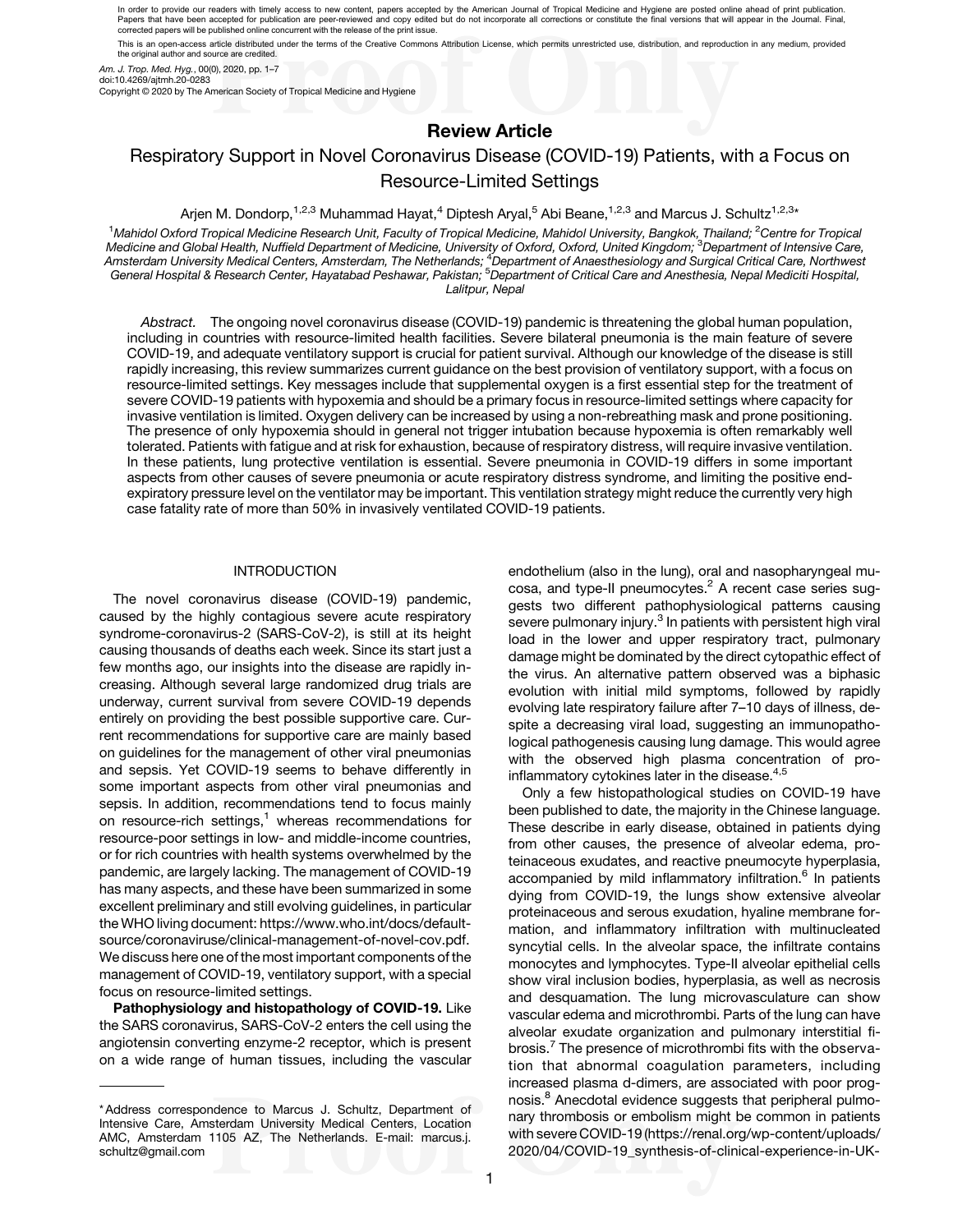intensive-care 04.04.2020 FINAL.pdf). Of note, it is yet uncertain which of the histopathological pulmonary findings in fatal cases on ventilatory support are caused by the disease itself or are secondary to the injurious effects of invasive ventilation.

Clinical and radiological features of COVID-19. The clinical course of COVID-19 can range from asymptomatic to severe bilateral pneumonia eventually leading to death. Overall, an estimated 15% of patients with COVID-19 develop severe pulmonary involvement, but this proportion is highly dependent on the patient's age and the presence of comorbidities such as obesity, diabetes mellitus, hypertension, and chronic pulmonary disease, and likely also renal disease.<sup>[5](#page-5-0)</sup> Estimated overall case fatality increases from an average 1.4% in patients younger than 60 years to 4.5% in those 60 years and older.<sup>[9](#page-5-0)</sup> After a mean incubation period of 5–6 (range 1–14) days, fever and a persistent severe dry cough are the most common initial symptoms. Fatigue, myalgia, arthralgia, sore throat, headache, nausea, and diarrhea are other frequent (from 5% to 40%) symptoms. Dyspnea and (severe) hypoxia are common reasons for admission to hospital, and these can gradually worsen during the course of the disease. An alternative pattern is that after a period of relatively mild symptoms, dyspnea and hypoxemia suddenly and quite rapidly worsen around day 10 of illness.<sup>[3](#page-5-0),[5,10](#page-5-0)</sup> In our personal experience, hypoxemia even less than an  $SaO<sub>2</sub>$  of 90% is often remarkably well tolerated by COVID-19 patients, in particular in the age-group younger than 60 years, which is remarkably different from other causes of severe pneumonia and acute respiratory distress syndrome (ARDS).<sup>[11](#page-5-0)</sup> The extreme intrapulmonary shunt over the COVID-19 lesions can be responsible for the at times deep desaturations; patients experience relatively little dyspnea probably because of the persistence of spared, normal compliant lung tissue surrounding the affected areas. In principle, the respiratory system is the single organ failing in patients with severe COVID-19, which is different from patients with severe bacterial sepsis usually accompanied by multi-organ failure.

The chest X-ray in patients with moderate COVID-19 typically shows nonspecific multi-lobar infiltrates or pulmonary infiltration that can rapidly progress over 1–2 days. Chest computer tomography (CT) scan findings in COVID-19 patients are more specific, showing bilateral, multi-lobar, ground-glass opacification.With disease progression, these can become very extensive and complemented by increasing multifocal consolidative opacities surrounded by spared tissue. Another phenomenon observed in later stage disease is the so-called crazy paving, signifying thickened interlobular and intralobular lines in combination with a ground-glass pattern.<sup>12,13</sup>

Management of COVID-19. There is currently no proven antiviral treatment available for COVID-19. Based on in vitro activity against SARS-CoV-2, clinical trials evaluating hydroxychloroquine, chloroquine, remdesivir, lopinavir with ritonavir, and other compounds are planned or currently underway. The routine use of corticosteroids or other immunomodulatory therapies is not recommended at this moment. Availability and proper use of personal protective equipment (PPE) is essential to protect the frontline healthcare workers, as well as other patients without COVID-19. Recommendations on diagnostic strategies, treatment, and supportive care of patients with severe COVID-19 are covered in other documents[14](#page-5-0) ([https://www.who.int/docs/default-source/](https://www.who.int/docs/default-source/coronaviruse/clinical-management-of-novel-cov.pdf) [coronaviruse/clinical-management-of-novel-cov.pdf\)](https://www.who.int/docs/default-source/coronaviruse/clinical-management-of-novel-cov.pdf). Worth

highlighting is the routine use of low-molecular weight heparin, at prophylactic or higher doses, because of the hypercoagulative state in severe COVID-19, and a low threshold to start concomitant antibiotic treatment for secondary bacterial pneumonia. Restrictive fluid therapy may be important to avoid aggravation of pulmonary edema. Too stringent fluid restriction might contribute to renal dysfunction in patients with a compromised circulation caused by high-pressure invasive ventilation. It is currently unclear to what extend COVID-19 itself is an important cause of acute kidney injury.[15](#page-5-0)

We here describe different modalities of respiratory support, with an emphasis on those feasible in resource-limited settings. Ventilatory support is essential for survival in patients with severe COVID-19, defined according to the WHO as the presence of oxygen saturation on air less than 93% by pulse oximetry, a respiratory rate above 30 per minute, or rapid progression of lung infiltrates on the chest X-ray, or critically ill COVID-19 patients with respiratory failure.

Infrastructure for ventilatory support. In 2015, the Lancet Commission on Global Surgery revealed that approximately one-quarter of hospitals surveyed in resource-limited countries lack sufficient oxygen supply.<sup>16</sup> The most common modalities for oxygen supply include oxygen cylinders, oxygen concentrators, and centralized, piped oxygen systems, and the preferred modality will depend on local resources and supporting infrastructure.<sup>[17](#page-5-0)</sup> In the context of the high importance of oxygen therapy for patients with severe COVID-19, the WHO provides useful guidance on the different oxygen sources ([https://www.who.int/publications-detail/oxygen](https://www.who.int/publications-detail/oxygen-sources-and-distribution-for-covid-19-treatment-centres)[sources-and-distribution-for-covid-19-treatment-centres](https://www.who.int/publications-detail/oxygen-sources-and-distribution-for-covid-19-treatment-centres)). Oxygen cylinders provide pressurized oxygen and require pressure regulators and flowmeters to deliver oxygen safely to the patient. Although easy to use, a common problem is oxygen leakage from ill-fitting adapters, which can cause up to 70% loss of the cylinder oxygen content.<sup>[18](#page-5-0)</sup> Oxygen cylinders will have to be replaced frequently, in particular when high oxygen flows are needed. This is not an issue using oxygen concentrators, which purify oxygen (> 90%) from ambient air through nitrogen-absorbing zeolite membranes. However, oxygen concentrators do need a continuous electrical power supply and require technical maintenance and regular filter changes. Not all models are suitable for use in tropical hot and humid environments, and poor maintenance can be an important issue.<sup>[19](#page-5-0)</sup> The WHO provides up-to-date information on oxygen concentrators and technical specifications to aid in the selection procurement and quality assurance [\(https://www.who.int/medical\\_](https://www.who.int/medical_devices/publications/tech_specs_oxygen-concentrators/en/) [devices/publications/tech\\_specs\\_oxygen-concentrators/en/](https://www.who.int/medical_devices/publications/tech_specs_oxygen-concentrators/en/)). Most concentrators deliver oxygen flow rates of up to 6 L/min, which is sufficient to deliver oxygen noninvasively to moderately ill COVID-19 patients, but not to treat more severe hypoxia. Oxygen concentrators with a capacity up to 10 L/minute are increasingly available. Centralized, piped oxygen systems are used in better-resourced intensive care unit (ICU) settings. These deliver pressurized oxygen through wall outlets close to the ICU bed. The systems are usually fed by a large liquid oxygen tank or large oxygen cylinders. Engineering expertise and technical maintenance are essential for the proper functioning of centralized oxygen systems. Most modern mechanical ventilators use pressurized air and oxygen supply. Oxygen cylinders may be used for this purpose, but will require frequent exchange. Centralized, piped oxygen and air systems are thus the best option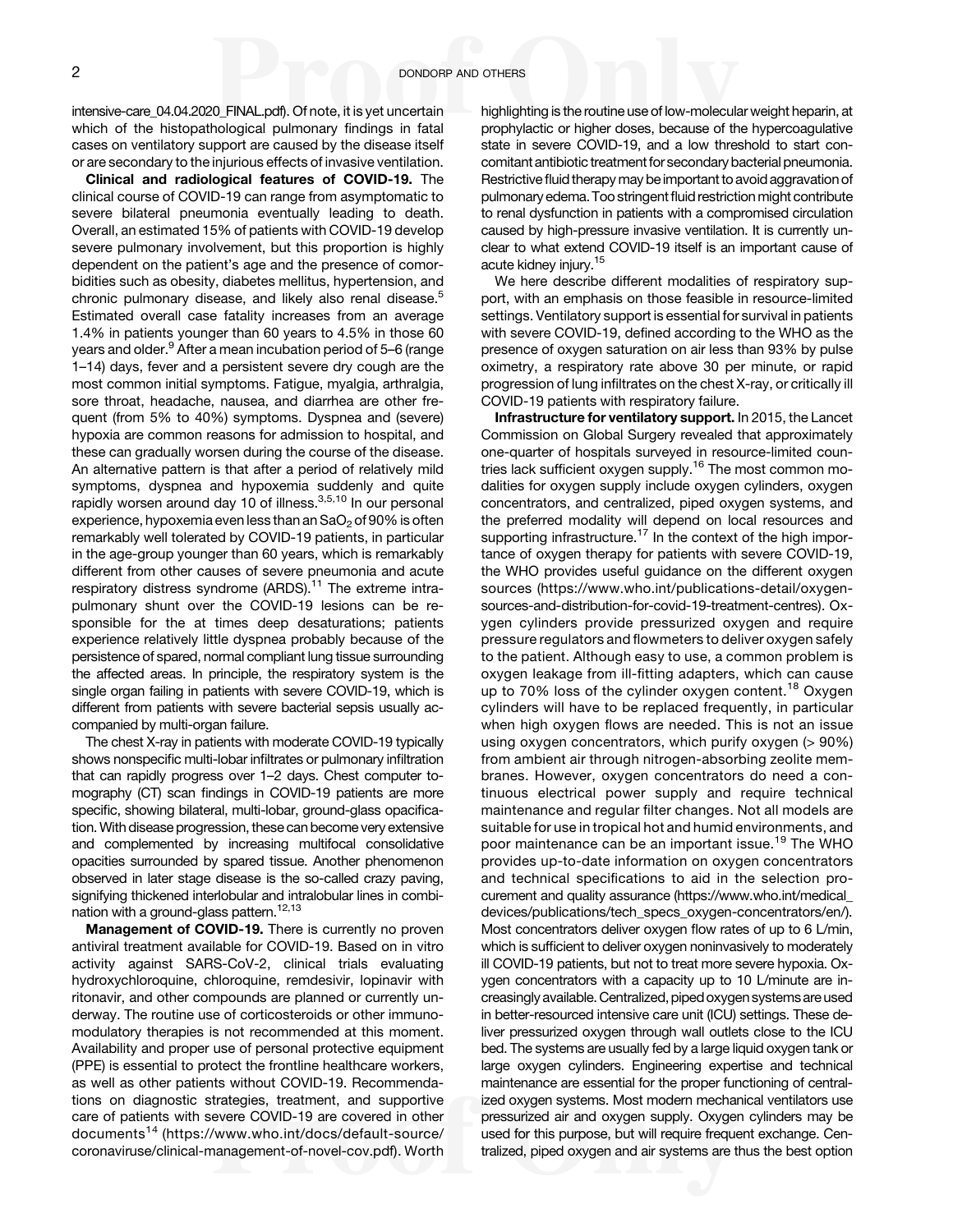for running mechanical ventilators. Some mechanical ventilators do not require pressurized gas and generate their own driving pressure by internal air compressors. Oxygen concentrators can be used to enrich oxygen delivery by compressor-driven ventilators, although this will usually result in poorly defined inspiratory oxygen concentrations.

Blood gas analyzers assessing arterial blood oxygen and carbon dioxide  $(CO<sub>2</sub>)$  levels are used to titrate ventilatory support. However, these analyzers are expensive and require intensive maintenance. Availability of blood gas analyzers is severely limited in resource-limited settings<sup>[20](#page-5-0)</sup> and not needed for diagnosing  $ARDS.<sup>21</sup>$  $ARDS.<sup>21</sup>$  $ARDS.<sup>21</sup>$  Pulse oximetry can be a cheap and reliable alternative, whereas in mechanically ventilated patients, end-tidal  $CO<sub>2</sub>$  (etCO<sub>2</sub>) measurement might be a valid cheaper alternative for arterial  $CO<sub>2</sub>$  measurements, although currently rarely available in resource-poor settings. Likewise, for lung imaging, lung ultrasound (LUS) could be an attractive and cheaper alternative to the chest X-ray or chest CT scan in COVID-19 (Dondorp and Schultz, in press). The Kigali modification of the Berlin definitions of ARDS uses pulse oximetry and LUS findings to define the severity of ARDS, and has proven to be an excellent alternative to the Berlin definition, which relies on blood gas analysis and chest X-ray or CT scan findings.[22,23](#page-6-0)

Supplemental oxygen. In patients with moderate severe COVID-19, supplemental oxygen can be provided using simple nose prongs or face masks with an oxygen flow up to around  $5-6$  LO<sub>2</sub>/minute. Flow rates can be titrated using pulse oximetry monitoring, targeting an arterial oxygen content (SpO2) greater than 88%, which is a much more liberal target than in other causes of pneumonia. If the patient shows desaturation less than 88% for prolonged periods of time, oxygen delivery can be increased by using a non-rebreathing mask. These masks contain an additional reservoir bag where oxygen flows in, which is inhaled through a valve during inspiration. This can provide a fraction of inspired oxygen ( $FIO<sub>2</sub>$ ) of 0.6–0.8 but will require an oxygen flow from the oxygen cylinder or piped oxygen of minimal 10 –15 L/minute. The use of non-rebreathing masks can be an important additional modality to increase oxygen delivery to patients with severe COVID-19, both in resource-rich and in resource-limited settings. In addition, patients can be nursed in the prone position or encouraged to lay on their front, which may give a remarkable improvement in oxygenation in COVID-19 patients (Schultz, personal communication). Sitting straight up can be an alternative, especially in patients for whom prone positioning is not feasible, for example, in severe obesity. Prone positioning facilitates ventilation of posterior lung field, improving the ventilation-perfusion mismatch, and thus oxygenation. High-flow nasal oxygen (HFNO) can also be used to importantly increase  $FiO<sub>2</sub>$ . Experience in the use of HFNO in coronavirus pneumonia is limited, and an important disadvantage for the resource-poor setting is the very high oxygen flow of up to 60 L/minute needed. Adult HFNO can either be delivered by the mechanical ventilator or by stand-alone systems, such as Optiflow<sup>R</sup>, which require a permanent power source, because they are often not battery-operated. This can be very dangerous in low-resourced settings when a permanent power supply cannot be guaranteed.

In patients treated with only supplemental oxygen, it is important to monitor fatigue or exhaustion because of increased work of breathing, in addition to monitoring oxygen saturation. A proportion of patients will not be sufficiently supported by just increasing FiO<sub>2</sub>. Using a non-rebreathing mask will not build up any positive end-expiratory pressure (PEEP), which is important to help preventing collapse of small airways and alveoli in the diseased lung at the end of expiration. As an intervention before invasive mechanical ventilation, PEEP can be generated by using continuous positive airway pressure (CPAP) or noninvasive ventilation (NIV) using biphasic positive airway pressure. Continuous positive airway pressure can be delivered with specific devices containing a PEEP valve providing resistance to exhalation, linked to a tight-fitting oral, nose, or full-face mask or a specific CPAP hood or helmet. Noninvasive ventilation requires a mechanical ventilator attached to a tight-fitting mask, and will in addition to PEEP also deliver additional inspiratory pressure to assist inspiration. Its use in patients with Middle East respiratory syndrome-related coronavirus showed a high failure rate of NIV, where it did not prevent intubation for ventilation. $24$  Currently, the recommendation is that HFNO, CPAP, or NIV in severe COVID-19 should only be used in selected patients with hypoxemic respiratory failure and that these patients are closely observed for early detection of further deterioration ([https://www.who.int/](https://www.who.int/docs/default-source/coronaviruse/clinical-management-of-novel-cov.pdf) [docs/default-source/coronaviruse/clinical-management-of-](https://www.who.int/docs/default-source/coronaviruse/clinical-management-of-novel-cov.pdf)

[novel-cov.pdf](https://www.who.int/docs/default-source/coronaviruse/clinical-management-of-novel-cov.pdf)). In the current practice, these modalities are often used in patients where it is decided to forgo intubation for mechanical ventilation, for instance, because mechanical ventilation is not available, or in patients with a "do not resuscitate" directive. There is uncertainty around the potential for aerosolization when using HFNO, CPAP, or NIV, and these modalities should be used with airborne precautions until further evaluation of the safety is completed. An additional issue for resource-limited settings is that all these modalities require specific equipment, which can be expensive and difficult to procure in these times of a rapidly spreading pandemic. An exception could be CPAP. There are several initiatives for producing cheap CPAP helmets, which can be directly attached to an oxygen and compressed air cylinder.

Invasive ventilation. In many resource-limited settings, provision of quality mechanical ventilation is challenging. This is not only because of the low numbers of ICU beds equipped with mechanical ventilators but also because of issues related to infrastructure, equipment maintenance, human resources, and training. Concrete examples include the frequent need to reuse single-use components, poor access to consumables—including heat and moisture exchangers and suction catheters, poor access to spare ventilator parts like flow meters, unreliable oxygen supply, and inconsistent electricity.[25](#page-6-0) Novel coronavirus disease–specific infection prevention and control issues include the lack of close circuit endotracheal suction and absent or poor-quality heat moisture exchange filters with viral filtration capability. Particular in combination with poor availability of PPE, these shortcomings can pose an unacceptable risk to healthcare staff and should thus be addressed when countries aim for bolstering their mechanical ventilation capacity. Another important challenge, irrespective of the setting, is the rapid expansion of highly skilled capabilities needed for quality ICU care, for instance, to provide the complex ventilatory support needed in severe cases of COVID-19. This will require extended training to avoid that the intervention does more harm than good. Because of the shortage of ventilators, several centers, in particular in resource-limited setting, are contemplating the use of a single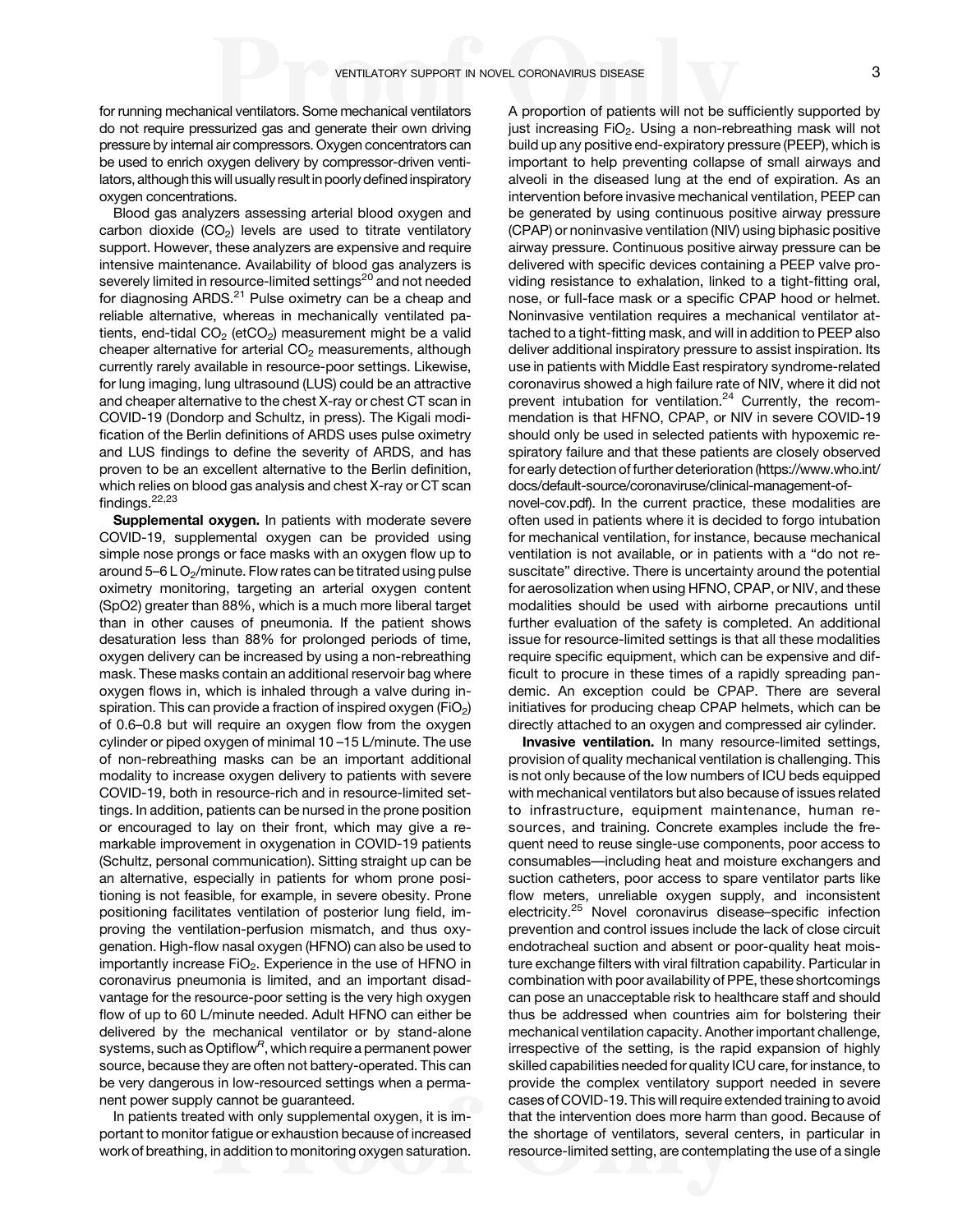ventilator for multiple patients. Although an understandable emergency measure, this has unfortunately major disadvantages. For instance, this will result in unequal delivery of gas volumes and pressures to the individual patient, and will also compromise the individualized ventilator settings needed for optimal care. Given all these challenges and the high ICU mortality of COVID-19 in high-income countries, there is a strong argument for making effective oxygen provision the priority in low-resource settings.

The most appropriate timing for intubation of hypoxic patients with severe COVID-19 is not well known at the moment and will also depend on the local capacity for mechanical ventilation. Adoption of low-resource setting–specific triage algorithms might be appropriate.<sup>26</sup> It seems that in a significant proportion of relatively younger patients, hypoxemia, even less than 88%, is reasonably well tolerated and not accompanied by severe respiratory distress or exhaustion. With the current experience, the trigger for intubation should, within certain limits, probably not be based on hypoxemia alone but more on respiratory distress and fatigue. Aerosols can be generated during intubation, and staff will need to wear N95, FFP2, or equivalent quality masks and take extra precautions to decrease the risks of infection. Intubation is preferably performed using a handheld video laryngoscope, as this allows for a larger distance between the mouth of the patient and the head of the doctor who intubates. However, video laryngoscopy will generally not be available in resource-limited settings.

Invasive ventilation can save lives in patients with severe respiratory distress. However, it can also aggravate or even cause damage, $27$  including barotrauma (air leaks, caused by high ventilation pressures), volutrauma (pulmonary edema, due to large tidal volumes), atelectrauma (repetitive opening and closing of vulnerable lung parts with atelectasis), biotrauma (local inflammation with spill to the systemic circulation of inflammatory mediators, bacteria, or bacterial products), and oxytrauma (by free oxygen radicals). In recent years, there is lesser emphasis on using higher PEEP to prevent atelectrauma.[28](#page-6-0) Mechanical ventilation in patients with critical COVID-19 differs in some important aspects from patients with ARDS from other causes. An important difference in COVID-19–affected lungs is the coexistence of severely affected lung areas adjacent to relatively unaffected areas. The affected areas with atelectasis are not, or very difficult, to open by recruitment procedures and higher PEEP. The unaffected areas remain remarkably compliant and are thus at risk of overdistension by higher PEEP levels. In these patients, strategies preventing atelectrauma by using higher PEEP could thus be harmful. This is analogous to the proposed tailored ventilation strategies according to ARDS phenotypes.<sup>29</sup> Applying these phenotypes, COVID-19 seems to present primarily as "non-recruitable ARDS," where high PEEP ventilation can cause ventilator-induced injury and increased mortality. Mechanical ventilation should aim to prevent damage caused by the ventilator by protecting undamaged and otherwise fragile lung tissue. This overrules the aims of achieving normoxaemia and normocapnia, allowing for permissive hypoxemia with  $PaO<sub>2</sub>$  down to 8 kPa being acceptable and permissive hypercapnia with a pH down to 7.2 being acceptable.

A strategy for invasive ventilation in COVID-19. Following these principles, we suggest the following practical mechanical ventilation strategy. These suggestions might change when more evidence on the mechanical ventilation of COVID-19 patients will become available over time:

1. Use low tidal volumes. Limiting tidal volumes to 6 mL/kg ideal body weight (IBW) can reduce mortality by up to 25% in patients with ARDS.<sup>[30](#page-6-0)</sup> Guidelines strongly recommend to use such low tidal volumes without exception, in particular when the patient is receiving fully controlled ventilation (i.e., not only pressure support).[31,32](#page-6-0) The use of low tidal volumes of 6 mL/kg IBW, or even lower, can also be recommended strongly in patients with COVID-19.

When using low tidal volume ventilation, the following points are important to consider: 1) The IBW is not the same as the current, or actual body weight, and is calculated from the height of a patient; a simple calculation for a woman is "height (in cm) <sup>−</sup> <sup>110</sup>" and for a man is "height (in cm) <sup>−</sup> 105." 2) When using low tidal volumes, a higher respiratory rate, up to 35 per minute, should sometimes be accepted to achieve an adequate minute volume. This causes an increase in dead space ventilation, which can result in hypercapnia ("permissive hypercapnia") or a slight deterioration in oxygenation. This can be permitted as long as the blood pH remains  $> 7.2$  and SpO<sub>2</sub> > 88%. 3) In case the ventilator is converted from fully controlled ventilation to pressure support ventilation, the tidal volumes can increase, sometimes greater than 6 mL/kg IBW. This can be accepted, provided the driving pressure remains low.

2. Use 10 cm H<sub>2</sub>O PEEP and be cautious using higher PEEP. Patients with ARDS need more PEEP than patients without ARDS, with a usual initial setting of 10 cm  $H<sub>2</sub>O$ . Positive endexpiratory pressure recruits collapsed lung areas and also keeps these partially open. A major drawback of PEEP is that it can also cause overdistension in more compliant parts of the lung. As stated earlier, this seems to be an important issue in COVID-19 patients. "Preventive high PEEP," or "super PEEP," with an intention to maximally recruit the lung parenchyma, is harmful and associated with excess mortality in patients with ARDS,<sup>28,31</sup> and probably even more so in COVID-19 patients. This "open up the lung and keep the lung open" concept is often no longer used in patients with ARDS, and should probably not be used in COVID-19 patients. The concept is, however, still recommended in guidelines based on ventilation strategies for ARDS of other causes.

Regarding the use of PEEP, the following points are important to consider: 1) Applying higher PEEP may lead to better oxygenation, which can be falsely interpreted as a successful milestone of the intervention, because it signifies successful lung recruitment. However, it is important to remember that oxygenation is not the only goal of mechanical ventilation and that COVID-19 is characterized by areas of severely affected lung tissue that is not or hardly possible to open up. Recruitment through increasing PEEP should only be pursued if there is severe hypoxemia that does not respond to an increase in FiO<sub>2</sub> greater than 0.6. 2) Too high PEEP ( $> 10$  $H<sub>2</sub>O$ ) will cause overdistension of unaffected lung areas, which can result in an increase in driving pressure. 3) COVID-19 patients show next to the affected lung areas remarkably compliant unaffected lung areas, which can easily get overdistended. For this reason, the recommendation is to not apply more than 10 cm  $H<sub>2</sub>O$  PEEP and only use higher PEEP levels if this leads to a concomitant reduction in driving pressure. 4) Positive end-expiratory pressure levels greater than 10 cm  $H<sub>2</sub>O$  will compromise the circulation, especially if this causes overdistension of the lung; in case a patient with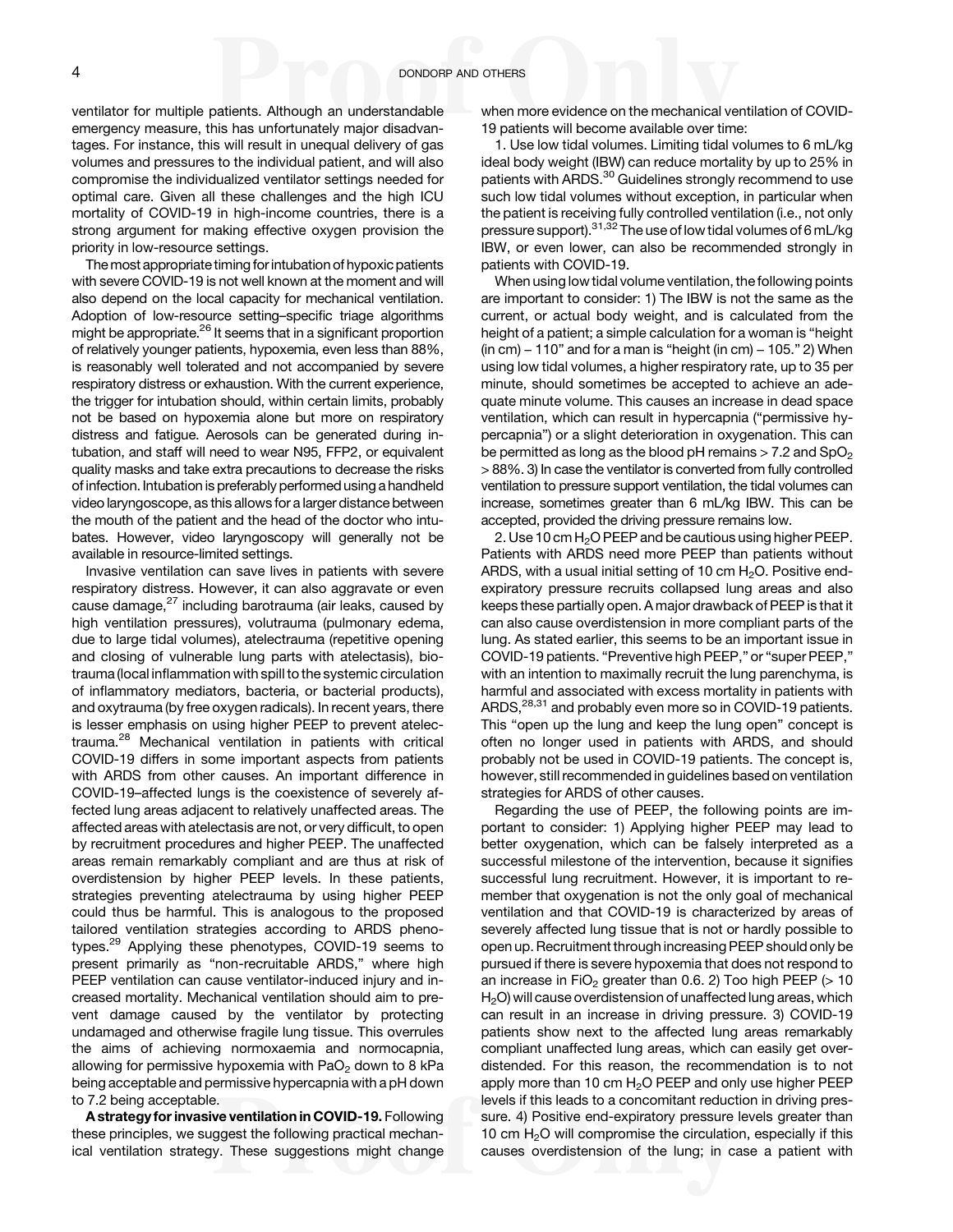COVID-19 needs high doses of vasopressors to maintain an adequate blood pressure, the possibility of excessive PEEP should be considered. 5) Some patients on invasive ventilation may develop lung lesions over time, which are better recruitable. These patients might benefit from lung recruitment maneuvers and higher PEEP. A chest CT scan performed at two different PEEP levels (10 and 20 cm  $H_2O$ ) can be used to identify these lung areas, but this is impractical in patients with COVID-19 and often not available in resource-poor settings. Whether LUS can be used to distinguish recruitable lung lesions versus hyperinflation at higher PEEP levels is currently under investigation (Schultz, personal communication).

3. Monitor driving pressure. A high driving pressure is as-sociated with poor patient outcome.<sup>[33](#page-6-0)</sup> The driving pressure is by approximation the difference between the maximum airway pressure (in pressure-controlled ventilation) or the plateau pressure (in volume-controlled ventilation) and the PEEP level. The driving pressure is not only an overall marker of lung damage but can also be iatrogenic resulting from too high tidal volumes or too much PEEP. There are, however, currently no randomized studies on interventions targeting the driving pressure.

The following points are important with regard to low driving pressures: 1) The easiest way to achieve a lower driving pressure is to limit the tidal volumes. 2) Adequate titration of PEEP may have a beneficial effect on the driving pressure; such titration requires experience, and can go either way: a decrease in PEEP can increase driving pressure (if resulting in increased lung atelectasis) or decrease it (if reducing lung overdistension), and the other way around. 3) Our current experience is that most COVID-19 patients can be ventilated with a low driving pressure less than 15 cm  $H_2O$ , often as low as  $5-7$  cm  $H<sub>2</sub>O$ .

4. Use a low threshold for prone positioning. Prone positioning can improve oxygenation and improves patient out-come in ARDS.<sup>[34,35](#page-6-0)</sup> When applying prone positioning, the following practical points are important: 1) The sessions of prone positioning should be sufficiently long, that is, at least 16 hours or more per day.<sup>[36](#page-6-0)</sup> This means that the patient is kept only briefly—for a few hours—in the supine position. Within this regimen, the timing of turning the patient in the prone position and back can be flexible. 2) Studies in patients with ARDS not caused by COVID-19 show no difference in mortality between "responders" (patients who show an improvement in oxygenation in the prone position) and "non-responders" (those who do not show this). [37,38](#page-6-0) Once prone position ventilation has been started, the decision on continuation of prone ventilation should not be based on the response observed in a single session. 3) Prone ventilation does not necessarily require additional sedation. Additional neuromuscular blockade in sedated patients is generally also not needed. However, some patients will start coughing when turned from a prone to supine position (or vice versa), and because of this, severe hypoxemia can develop. In these patients, a bolus of a neuromuscular blocking agent (after ensuring proper sedation) can be used to overcome this. 4) Related to the fact that in COVID-19 organ failure is usually limited to just the lung, sedative doses to achieve appropriate sedation are usually remarkably higher than in other intensive care patients. A combination of midazolam (or other shortacting intravenous benzodiazepines) and morphine can be used. If available, this can be supplemented with propofol if required to achieve sufficient sedation. However, because these patients require ventilation for a long time, it is wise to start weaning off sedatives early, especially in patients who develop multi-organ failure to prevent "rest-sedation" effects.

5. Weaning can be different. In COVID-19 patients, weaning from the ventilator and extubation might differ from patients with other forms of severe pneumonia or ARDS. Weaning and detubation can be facilitated by usually sustained muscle strength. However, COVID-19 patients may have continued thick and tenacious sputum production, which can result in a necessity for re-intubation. Whether these patients can benefit from a tracheostomy is yet unclear.

6. Good nursing care is essential. To cope with the high work load, many hospitals facing the pandemic organize support workers to assist the ICU nursing staff. Support workers can be trained and assist, for instance, in proning of patients. Some other important nursing aspects include regular and safe suctioning with clamping of the ventilator tubes

Key messages on respiratory support for severe COVID-19:

- Supplemental oxygen is essential for the treatment of severe COVID-19 with hypoxemia, also in resource-poor settings.
- All hospitals coping with COVID-19 patients have to ensure the availability of supplemental oxygen; oxygen sources include oxygen cylinders, oxygen concentrators, and centralized, piped oxygen systems.
- Oxygen delivery can be increased by using a non-rebreathing mask and prone positioning.
- Protection of healthcare workers with appropriate personal protective equipment is crucial, in particular during aerosol-generating procedures such as intubation, extubation, manual ventilation with a bag valve mask, or suctioning with opening of the ventilator circuit.
- Continuous positive airway pressure (CPAP) or noninvasive ventilation with biphasic positive airway pressure (BiPAP) provides positive end-expiratory pressure (PEEP), but its position in the treatment of severe COVID-19 still needs to be defined better.
- The presence of only hypoxemia should within certain limits not trigger intubation because hypoxemia is often remarkably well tolerated. • Patients with fatigue and at risk for exhaustion because of respiratory distress will require invasive ventilation.
- In these patients, lung protective ventilation is essential, including a low tidal volume, permissive hypoxemia, and hypercapnia.
- PEEP should be carefully titrated, and most patients can be managed with 10 cm H2O PEEP.
- Driving pressures in COVID-19 patients are remarkably low in case driving pressure rises, potential causes, like too high tidal volume, or too high or too low PEEP, should be addressed.
- Invasive ventilation in the prone position should start early and last sufficiently long.
- This ventilation strategy might reduce the currently very high case fatality rate of more than 50% in invasively ventilated COVID-19 patients.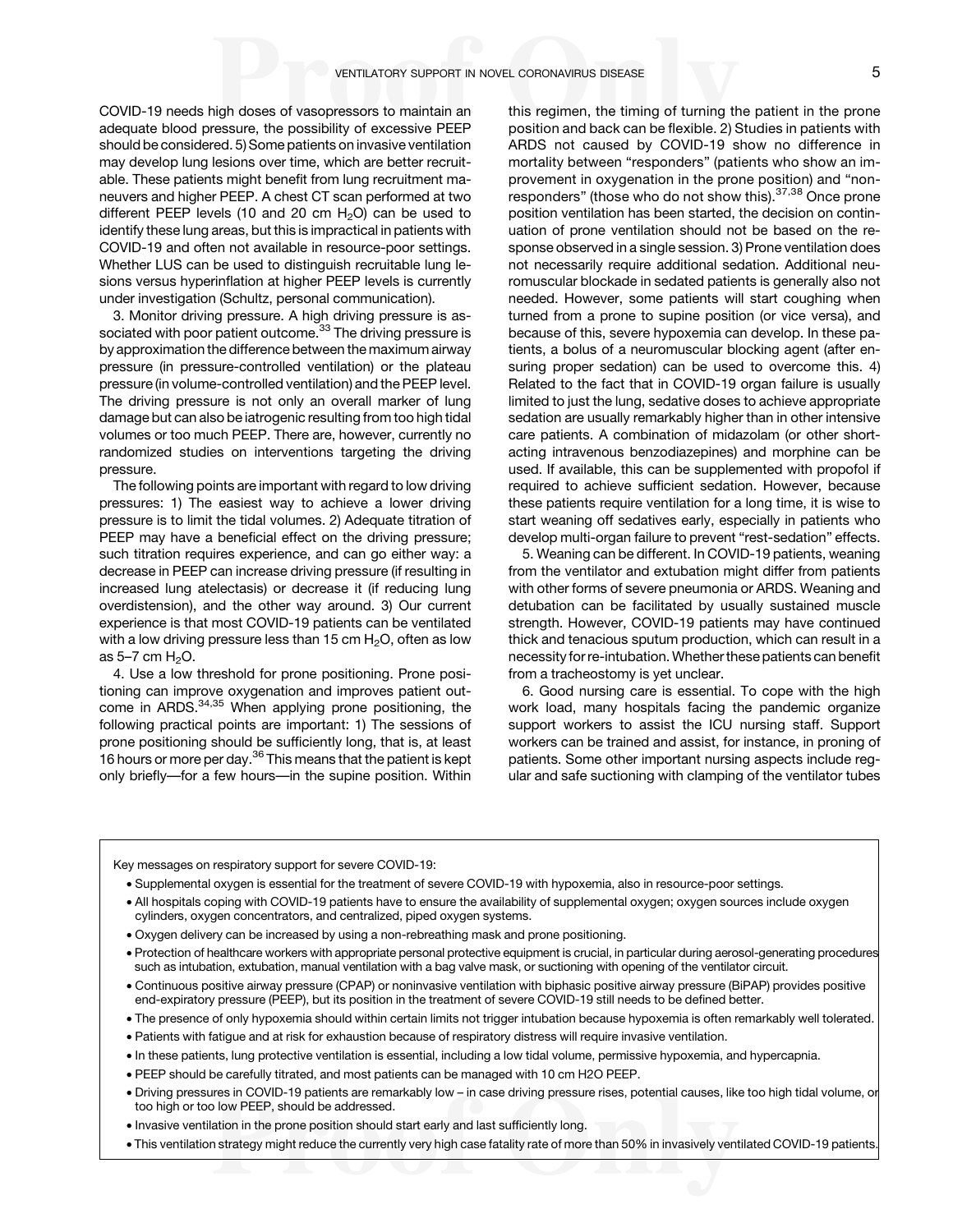<span id="page-5-0"></span>to prevent circuit leak and unnecessary aerosol generation, bowel care to reduce constipation and bowel distension, and accurate management of the fluid balance.

Additional practical points include the following: 1) Maximize PEEP at 12 cm  $H_2O$ , unless there is an important reason not to. 2) Set the targets for SpO2 at 88–92%, and set the etCO2 target allowing for hypercapnia accepting an arterial pH as low as 7.2. 3) COVID-19 patients show remarkably often a metabolic alkalosis with high plasma  $HCO<sub>3</sub>$ , for which the mechanism is not well understood. If indicated, this can be treated with oral acetazolamide. It should be realized that the metabolic alkalosis can be useful to compensate the respiratory acidosis in case of permissive hypercapnia as ventilation strategy.

### **CONCLUSION**

Oxygen therapy in patients with severe COVID-19 saves lives. Provisions for oxygen should be a global good. In resource-poor settings, assuring the availability of supplemental oxygen therapy should be a primary focus for the management of severe COVID-19. Oxygen delivery in COVID-19 patients with severe hypoxemia can be increased by using a non-rebreathing mask and prone positioning. The presence of only hypoxemia should within certain limits not trigger intubation because hypoxemia is often remarkably well tolerated. Patients with fatigue and at risk for exhaustion because of respiratory distress do require invasive ventilation. In these patients, lung protective ventilation is essential, for which limiting the PEEP level on the ventilator may be important. This might reduce the currently very high case fatality rate of more than 50% in invasively ventilated COVID-19 patients $^{39,40}$  $^{39,40}$  $^{39,40}$ [\(https://www.icnarc.org/About/Latest-News/2020/04/04/Report-](https://www.icnarc.org/About/Latest-News/2020/04/04/Report-On-2249-Patients-Critically-Ill-With-Covid-19)[On-2249-Patients-Critically-Ill-With-Covid-19](https://www.icnarc.org/About/Latest-News/2020/04/04/Report-On-2249-Patients-Critically-Ill-With-Covid-19)). Early experience from Amsterdam is that following this guidance case fatality in mechanically ventilated patients is less than 50% (Schultz, personal communication).

Received April 13, 2020. Accepted for publication April 15, 2020.

Published online April 21, 2020.

Acknowledgment: Publication charges for this article were waived due to the ongoing pandemic of COVID-19.

Authors' addresses: Arjen M. Dondorp, Abi Beane, and Marcus J. Schultz, Mahidol Oxford Tropical Medicine Research Unit, Faculty of Tropical Medicine, Mahidol University, Bangkok, Thailand, Centre for Tropical Medicine and Global Health, Nuffield Department of Medicine, University of Oxford, Oxford, United Kingdom, and Department of Intensive Care, Amsterdam University Medical Centers, Amsterdam, The Netherlands, E-mails: [arjen@tropmedres.ac](mailto:arjen@tropmedres.ac), [abi@](mailto:abi@nicslk.com) [nicslk.com,](mailto:abi@nicslk.com) and [marcus.j.schultz@gmail.com](mailto:marcus.j.schultz@gmail.com). Muhammad Hayat, Department of Anaesthesiology and Surgical Critical Care, Northwest General Hospital & Research Center, Hayatabad Peshawar, Pakistan, E-mail: [drhayatshams@gmail.com.](mailto:drhayatshams@gmail.com) Diptesh Aryal, Department of Critical Care and Anesthesia, Nepal Mediciti Hospital, Lalitpur, Nepal, E-mail: [diptesharyal@gmail.com](mailto:diptesharyal@gmail.com).

This is an open-access article distributed under the terms of the [Creative Commons Attribution \(CC-BY\) License,](https://creativecommons.org/licenses/by/4.0/) which permits unrestricted use, distribution, and reproduction in any medium, provided the original author and source are credited.

#### REFERENCES

1. AlhazzaniW et al., 2020. Surviving sepsis campaign: guidelines on the management of critically ill adults with coronavirus disease 2019 (COVID-19). Intensive Care Med [ePub ahead of print]. Available at: [https://doi.org/10.1007/s00134-020-06022-5.](https://doi.org/10.1007/s00134-020-06022-5)

- 2. Zhang H, Penninger JM, Li Y, Zhong N, Slutsky AS, 2020. Angiotensin-converting enzyme 2 (ACE2) as a SARS-CoV-2 receptor: molecular mechanisms and potential therapeutic target. Intensive Care Med 46: 586–590.
- 3. Lescure FX et al., 2020. Clinical and virological data of the first cases of COVID-19 in Europe: a case series. Lancet Infect Dis [ePub ahead of print]. Available at: [https://doi.org/10.1016/S1473-](https://doi.org/10.1016/S1473-3099(20)30200-0) [3099\(20\)30200-0.](https://doi.org/10.1016/S1473-3099(20)30200-0)
- 4. Huang C et al., 2020. Clinical features of patients infected with 2019 novel coronavirus in Wuhan, China. Lancet 395: 497–506.
- 5. Zhou F et al., 2020. Clinical course and risk factors for mortality of adult inpatients with COVID-19 in Wuhan, China: a retrospective cohort study. Lancet 395: 1054–1062.
- 6. Tian S, Hu W, Niu L, Liu H, Xu H, Xiao SY, 2020. Pulmonary pathology of early-phase 2019 novel coronavirus (COVID-19) pneumonia in two patients with lung cancer. J Thorac Oncol [ePub ahead of print]. Available at: [https://doi.org/10.1016/](https://doi.org/10.1016/j.jtho.2020.02.010) [j.jtho.2020.02.010.](https://doi.org/10.1016/j.jtho.2020.02.010)
- 7. Zhou M, Zhang X, Qu J, 2020. Coronavirus disease 2019 (COVID-19): a clinical update. Front Med [ePub ahead of print]. Available at:<https://doi.org/10.1007/s11684-020-0767-8>.
- 8. Tang N, Li D, Wang X, Sun Z, 2020. Abnormal coagulation parameters are associated with poor prognosis in patients with novel coronavirus pneumonia. J Thromb Haemost 18: 844–847.
- 9. Verity R et al., 2020. Estimates of the severity of coronavirus disease 2019: a model-based analysis. Lancet Infect Dis [ePub ahead of print]. Available at: [https://doi.org/10.1016/S1473-](https://doi.org/10.1016/S1473-3099(20)30243-7) [3099\(20\)30243-7.](https://doi.org/10.1016/S1473-3099(20)30243-7)
- 10. Yang X et al., 2020. Clinical course and outcomes of critically ill patients with SARS-CoV-2 pneumonia in Wuhan, China: a single-centered, retrospective, observational study. Lancet Respir Med [ePub ahead of print]. Available at: [https://doi.org/](https://doi.org/10.1016/S2213-2600(20)30079-5) [10.1016/S2213-2600\(20\)30079-5.](https://doi.org/10.1016/S2213-2600(20)30079-5)
- 11. van den Boom W, Hoy M, Sankaran J, Liu M, Chahed H, Feng M, See KC, 2020. The search for optimal oxygen saturation targets in critically Ill patients: observational data from large ICU databases. Chest 157: 566–573.
- 12. Salehi S, Abedi A, Balakrishnan S, Gholamrezanezhad A, 2020. Coronavirus disease 2019 (COVID-19): a systematic review of Imaging findings in 919 patients. AJR Am J Roentgenol [ePub ahead of print]. Available at: [https://doi.org/10.2214/](https://doi.org/10.2214/AJR.20.23034) [AJR.20.23034.](https://doi.org/10.2214/AJR.20.23034)
- 13. Zhou S, Wang Y, Zhu T, Xia L, 2020. CT features of coronavirus disease 2019 (COVID-19) pneumonia in 62 patients in Wuhan, China. AJR Am J Roentgenol [ePub ahead of print]. Available at:<https://doi.org/10.2214/AJR.20.22975>.
- 14. Phua J et al.; Asian Critical Care Clinical Trials G, 2020. Intensive care management of coronavirus disease 2019 (COVID-19): challenges and recommendations. Lancet Respir Med [ePub ahead of print]. Available at: [https://doi.org/10.1016/S2213-](https://doi.org/10.1016/S2213-2600(20)30161-2) [2600\(20\)30161-2.](https://doi.org/10.1016/S2213-2600(20)30161-2)
- 15. Wang L, Li X, Chen H, Yan S, Li D, Li Y, Gong Z, 2020. Coronavirus disease 19 Infection does not result in acute kidney Injury: an analysis of 116 hospitalized patients from Wuhan, China. Am J Nephrol [ePub ahead of print]. Available at: [https://doi.org/](https://doi.org/10.1159/000507471) [10.1159/000507471.](https://doi.org/10.1159/000507471)
- 16. Meara JG et al., 2015. Global surgery 2030: evidence and solutions for achieving health, welfare, and economic development. Lancet 386: 569–624.
- 17. Duke T, Peel D, Wandi F, Subhi R, Sa'avu M, Matai S, 2010. Oxygen supplies for hospitals in Papua New Guinea: a comparison of the feasibility and cost-effectiveness of methods for different settings. P N G Med J 53: 126-138.
- 18. Bradley BD, Light JD, Ebonyi AO, N'Jai PC, Ideh RC, Ebruke BE, Nyassi E, Peel D, Howie SR, 2016. Implementation and 8-year follow-up of an uninterrupted oxygen supply system in a hospital in the Gambia. Int J Tuberc Lung Dis 20: 1130-1134.
- 19. Bakare AA et al., 2020. Providing oxygen to children and newborns: a multi-faceted technical and clinical assessment of oxygen access and oxygen use in secondary-level hospitals in southwest Nigeria. Int Health 12: 60–68.
- 20. Dat VQ, Long NT, Giang KB, Diep PB, Giang TH, Diaz JV, 2017. Healthcare infrastructure capacity to respond to severe acute